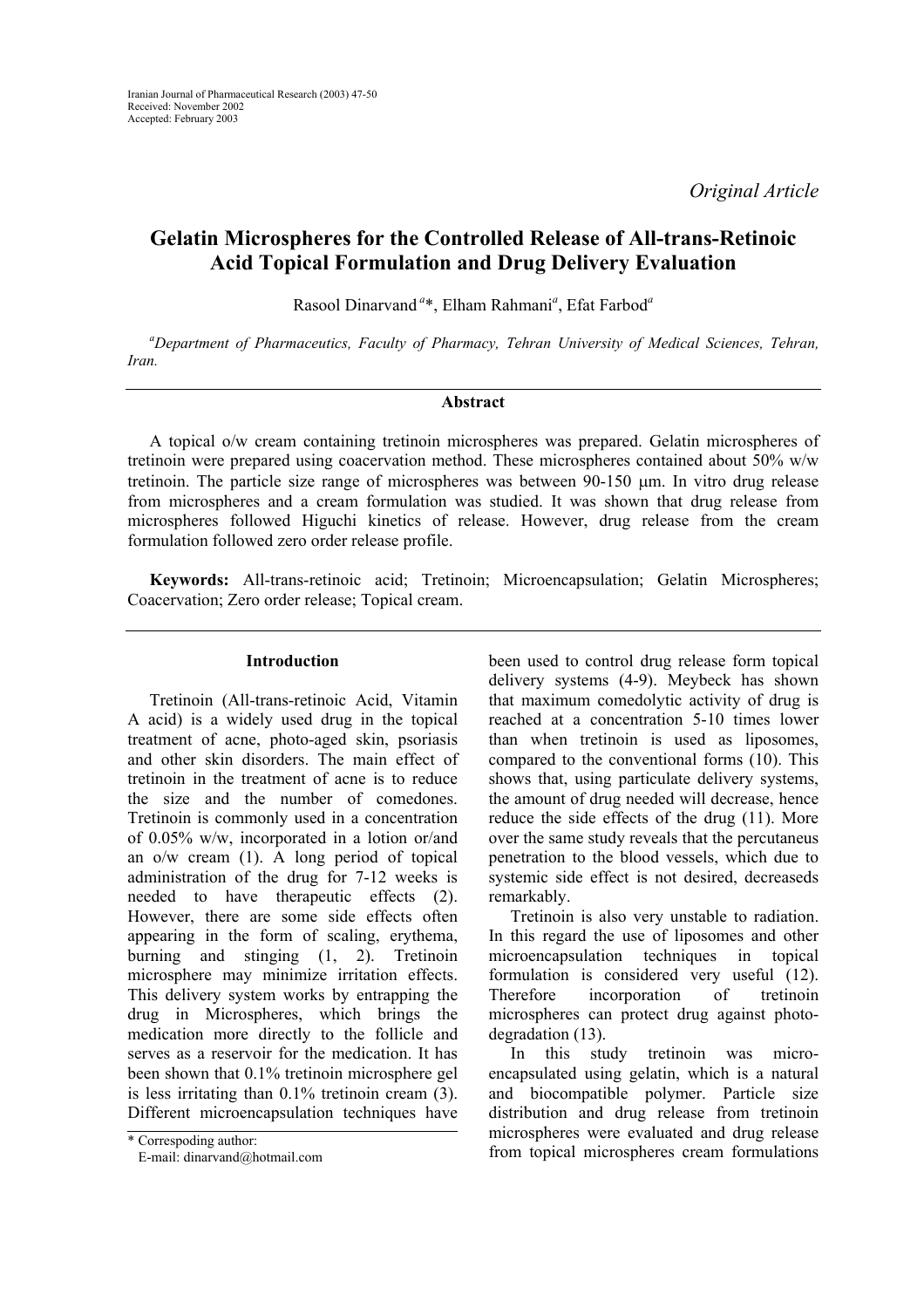was compared with a non microencapsulated topical cream.

# **Experimental**

# **Materials**

Tretinoin (Laboratory MAG, Germany), food grade gelatin, glutaraldehyde 25%, toluene, isopropyl alcohol, sodium dihydrogen phosphate, potassium dihydrogen phosphate, sodium chloride, stearyl alcohol, cetyl alcohol, isopropyl myristate, tochopherol, propylene glycol, sodium lauryl sulfate, liquid paraffin and glycerin were purchased from Merck, Germany. Sesame oil (United Food Company, UAE), olive oil (kristal, Turkey), soft paraffin (Emad Darman Pars, Iran).

# Methods

### *Microenapsulation method*

A 5 ml solution  $(5\% \text{ w/v})$  of gelatin in distilled water was prepared. 250 mg tretinoin was added to the gelatin solution. The suspension of tretinoin in gelatin solution was homogenized using a magnetic stirrer (Bibby HB502, England). The suspension was then added gradually to 50 ml sesame oil while stirred at 1000 rpm using an overhead stirrer (Stuart Scientific, UK). Then 30 ml of glutaraldehyde saturated toluene was added to the suspension/emulsion system. Stirring was continued for 4 h to allow the crosslinking of gelatin microspheres to be completed (14, 15). Microspheres were then filtered and washed with 30 ml of cold isopropyl alcohol at  $5^{\circ}$ C overnight. Microspheres were then dried at 37°C and stored in colored glass containers.

#### *Micospheres characterisation*

Particle size analysis of microspheres was carried out using standard mesh sieves (Endecotts Ltd, England). Surface morphology of microspheres was studied using light microscopy and scanning electron microscopy.

#### *Drug content and release measurements*

A known amount of microspheres was milled and immersed in HCl/isopropyl alcohol  $(1/1000 \text{ v/w})$  and stirred for 4 h and then left at room temperature overnight. Tretinoin is soluble in this medium. The remaining gelatin particles were separated. Drug Content of this solution was determined using UV spectrophotometer (Milton Roy Spectonic) at 352 nm. Drug release from microspheres was determined in phosphate buffer/isopropyl alcohol  $(80:20 \text{ v/v})$  (pH 7.4). 5 g of microspheres were placed in 900 ml release medium, stirring at 60 rpm. 5 ml samples were removed at different time intervals and analyzed spectrophotometrically at 352 nm.

# *Preparation of o/w cream formulation*

Oil phase of the topical cream consisted of stearyl alcohol  $(12.5\% \text{ w/v})$ , soft paraffin  $(10.5\% \text{ v/v})$  and propyl paraben  $(0.02\% \text{ w/v})$ . Water phase consisted of glycerin  $(10\% \text{ v/v})$ , propylene glycol (10% v/v), methyl paraben  $(0.18\% \text{ w/w})$ , sodium lauryl sulphate  $(1\% \text{ w/w})$ and distilled water making the solution up to 100 ml. Both phases were heated at 75ºC and mixed. Then about 10 mg of gelatin microspheres were added to 15 g o/w cream resulting in a 0.025% tretinoin cream, homogenized using an overhead homogeniser (Silverson, England).

# *In vitro drug release from cream formulation*

Drug release from microsphere cream formulation and a commercial non-microsphere tretinoin cream was measured using Frantz cell containing 50 ml of release medium [(HCl/isopropyl alcohol  $(1/1000 \text{ v/v})$ ]. About 1 g of topical cream formulation was spread on the dialysis membrane present within the Frantz cell. The release medium was maintained at 37±0.2ºC. 4 ml Samples of release medium were removed at different time intervals and replaced with the same amount of fresh medium each time.

#### **Results and Discussion**



**Figure 1.** Scanning electron micrograph of gelatin microspheres containing tention.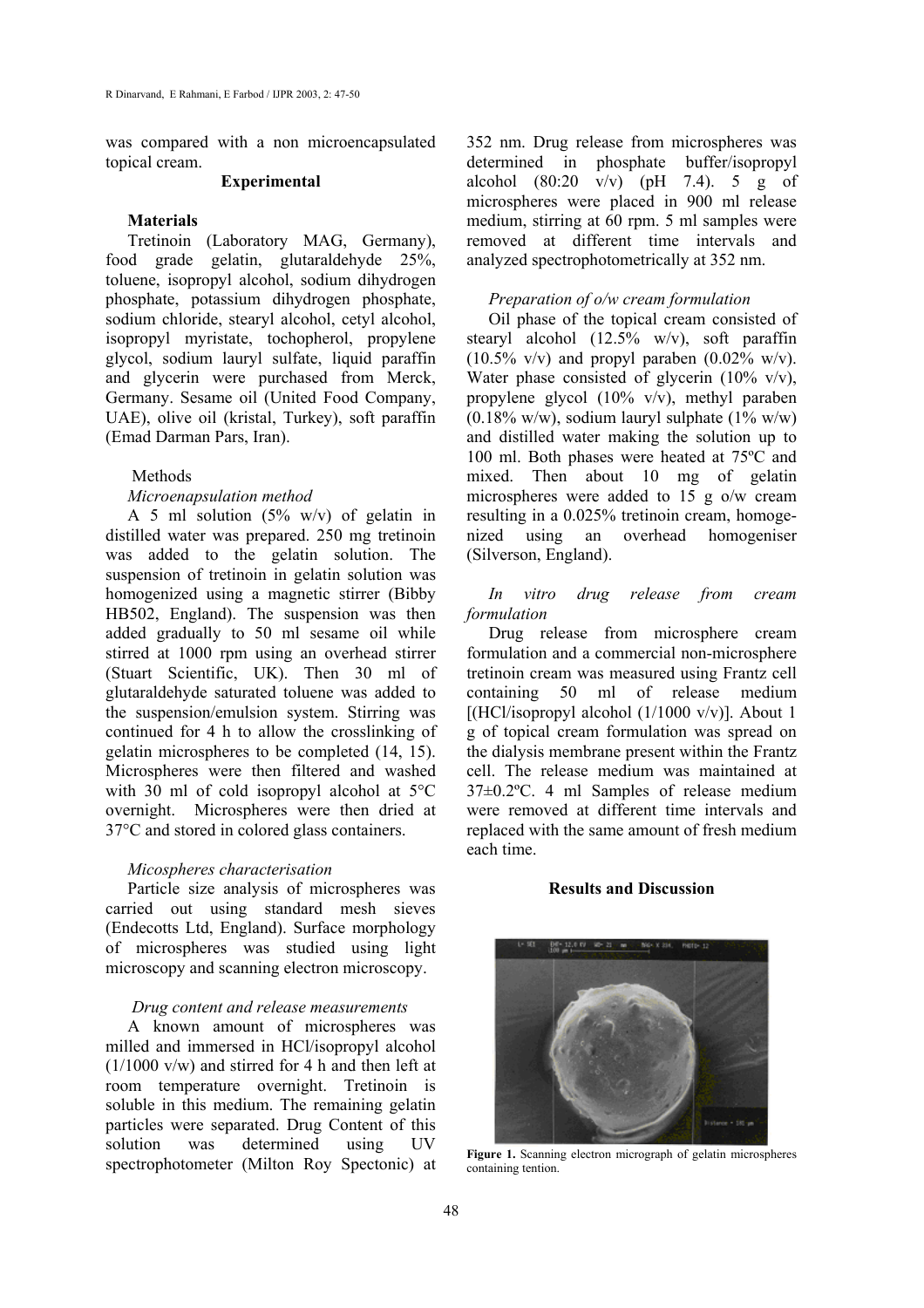

**Figure 2.** Particle size distribution analysis of tretinoin **Microspheres**.

Gelatin microspheres of tretinoin prepared in this study were nearly spherical (Figure.1). The mean particle size of gelatin microspheres was 90-150 mm (Figure.2), which is suitable enough for topical cream formulations (3).

Drug Content of microspheres was approximately 50% (w/w). Figure 3 shows the profile of drug release from gelatin microspheres. As can be seen in this figure, nearly 70% of the drug content of microspheres was released in 12 h. The kinetics of drug release from gelatin microspheres was Fickian and followed first order model of kinetics  $(r^2=0.979)$ . Figure 4 shows the profile of drug release from the o/w cream prepared using microspheres. In this figure drug release from the microsphere cream (containing 0.025% w/w tretinoin) and the non-commercial cream (containing 0.05% tretinoin) is compared. It can be seen that drug release from the microsphere cream and the commercial cream formulations are not the same. Drug release from the microsphere cream follows zero order kinetics



**Figure 3.** In vitro tretinoin release from gelatin microspheres in pH=7.4 phosphate buffer/Isopropyl alcohol (80/20 v/v).



**Figure 4.** *In vitro* tretinoin release from microsphere cream prepared in this study compared to a non particulate commercial cream.

while drug release from commercial cream follows Higuchi model of release kinetics. At the first 30 min, drug release from both formulations is the same (15%). However, after 10 h, only less than 40% of drug content of microsphere cream is released compared to the 90% drug release obtained from the commercial cream. After 24 h more than 70% of tretinoin content of microsphere cream is released. Zero order release from a topical semi solid dosage form is very much favored, as drug is released slowly and linearly. In this formulation tretinoin reaches the skin at molecular level rather than the crystalline form of tretinoin, which may cause irritation and other skin disorders. Side effects of tretinoin are reduced dramatically when it is microencapsulated  $(1, 3, 10, 11)$ . Microencapsulation also protects tretinoin against photo-degradation (13). However, invivo release studies are needed to evaluate the efficiency and usefulness of topical formulations based on microencapsulation of tretinoin. This study confirms that zero order in vitro drug release from topical cream formulations containing microencapsulated tretinoin can be achieved.

#### **References**

- (1) Brisaert M, Gabriels M, Matthijs V and Plaizier-Vercammen J. Liposomes with Tretinoin: A physical and chemical evaluation. *J. Pharm. Biomed. Anal.* (2001) 909-917
- (2) Seaton TL. Acne. In: Lee-Young L, Koda-Kimble MA (Eds) *Applied therapeutics*. Lippincott Williams & Wilkins, Philadelphia, USA (2001) pp: 3